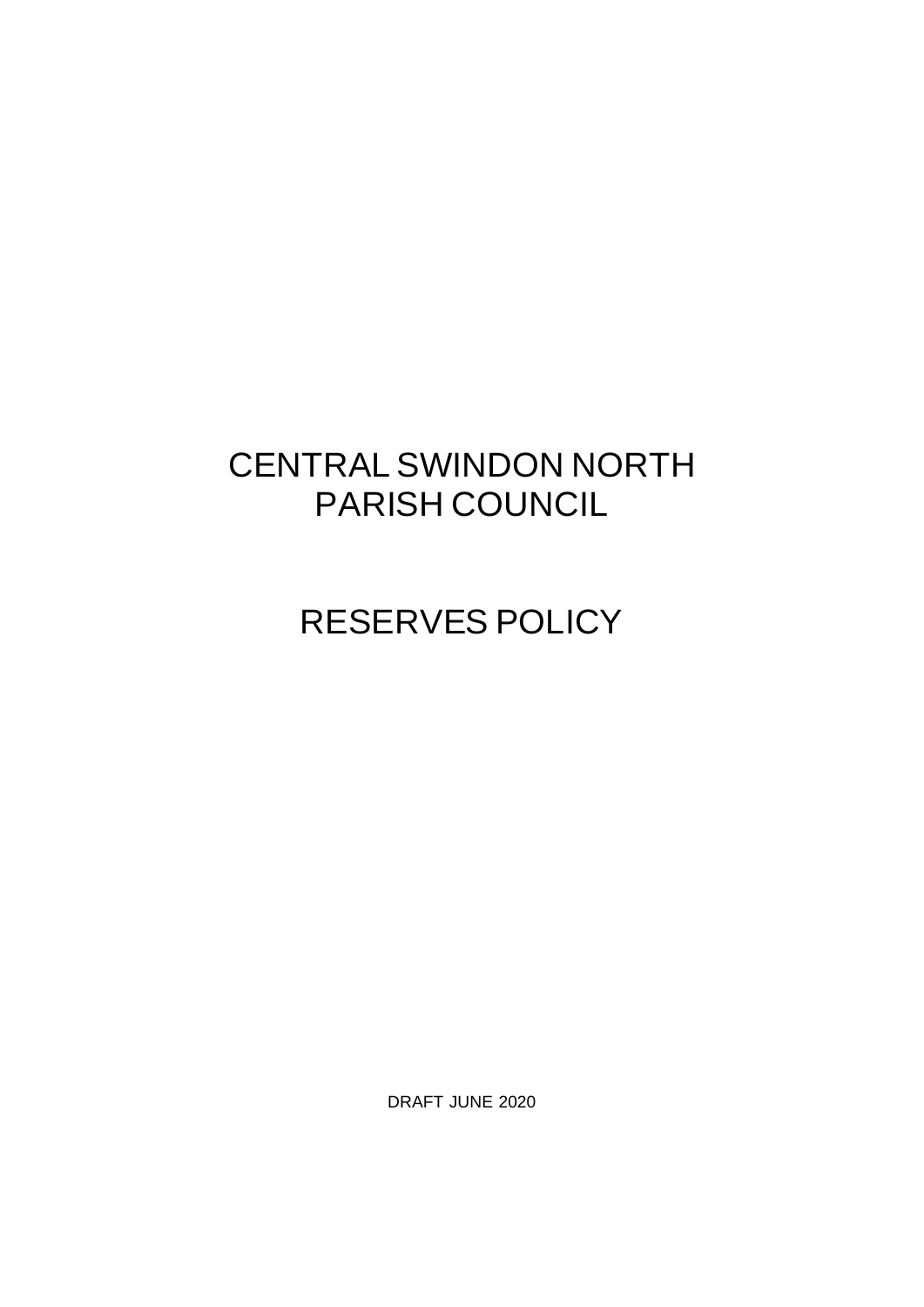#### **Introduction**

Central Swindon North Parish Council is required to maintain adequate Financial Reserves to meet the needs of the Parish Council. The purpose of this policy is to set out how the Council will determine and review the level of our Reserves.

The legal context of reserves are within Sections 32 and 43 of the Local Government Finance Act 1992, these laws require local authorities to have regard to the level of Reserves needed for meeting estimated future expenditure when calculating the budget requirement.

However, there is no specified minimum level of Reserves that an authority should hold and it is the responsibility of the Clerk/RFO to advise the Council about the level of Reserves and to ensure that there are procedures for their establishment and use.

#### **Types of Reserves**

Reserves are generally categorised as **General** or **Earmarked**.

Earmarked Reserves can be held for several reasons and are intended to be restricted for that agreed use. General Reserves are funds that do not have any restrictions as to their use.

These Reserves can be used to smooth the impact of uneven cash flows, in cases of *force majeure* for example, offset the budget requirement, if necessary, or can be held in case of unexpected events or emergencies.

Earmarked Reserves will be established on a 'needs' basis, in line with anticipated requirements and reviewed annually. Any decision to set up a Reserve must be given by the Parish Council. Expenditure from Reserves can only be authorised by the FULL Parish Council.

Reserves will not be held to underpin a revenue spend or any ongoing expenditure. This would be unsustainable as, at some point, the Reserves would be exhausted.

To the extent that Reserves are used to meet short term funding gaps, they must be replenished in the following year.

However, Earmarked Reserves that have been used to meet a specific liability (or capital project) would not need to be replenished, having served the purpose for which they were originally established.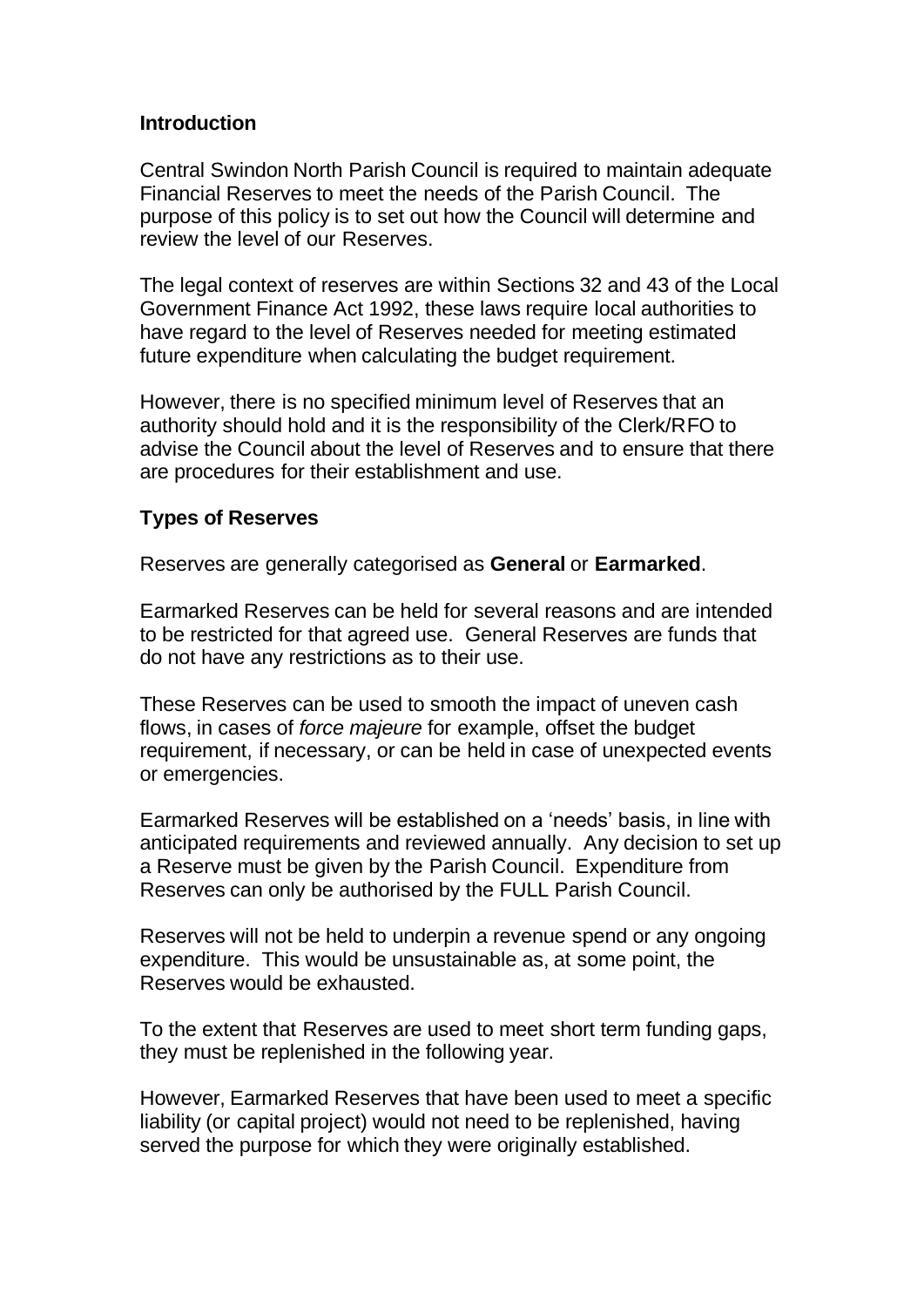General Reserves – the level of General Reserves is a matter of judgment for the Clerk and RFO to advise Council; and so this policy does not attempt to prescribe an overall level. However, the current level of General Reserves to be held by most councils is targeted to be within a range of 50 – 75% of the annual precept figure.

The primary means of building General Reserves will be through an allocation from the annual budget. This will be in addition to any amounts needed to replenish Reserves that have been consumed in the previous year.

The Parish Council must build and maintain sufficient working balances to cover the key risks it faces, as expressed in its Risk Assessment & Management Schedule, which is reviewed annually.

If, in extreme circumstances, General Reserves were exhausted due to major unforeseen spending pressures within a particular financial year, the Council would be able to draw down from its Earmarked Reserves to provide short-term resources.

Even at times when extreme pressure is put on the Council's finances the Council must keep a minimum balance, sufficient to pay 6 months working capital, in General Reserves at all times.

In absolute extreme cases the Parish Council may apply to the Principal Authority (SBC) for an emergency loan but in most cases this would be seen as poor budgetary planning.

#### **Opportunity costs of holding Reserves**

In addition to allowing the Council to manage unforeseen financial pressures and plan for known or predicted liabilities, there is a benefit to holding Reserves in terms of the interest earned on funds which are not utilised.

However at the time of this Policy interest rates have been at record lows for the preceding decade so Councillors should keep abreast of the BoE base rate to determine when would be the most financially advantageous time to save or spend.

Any investment income should be fed separately into the annual budget strategy and not necessarily defined within this Policy.